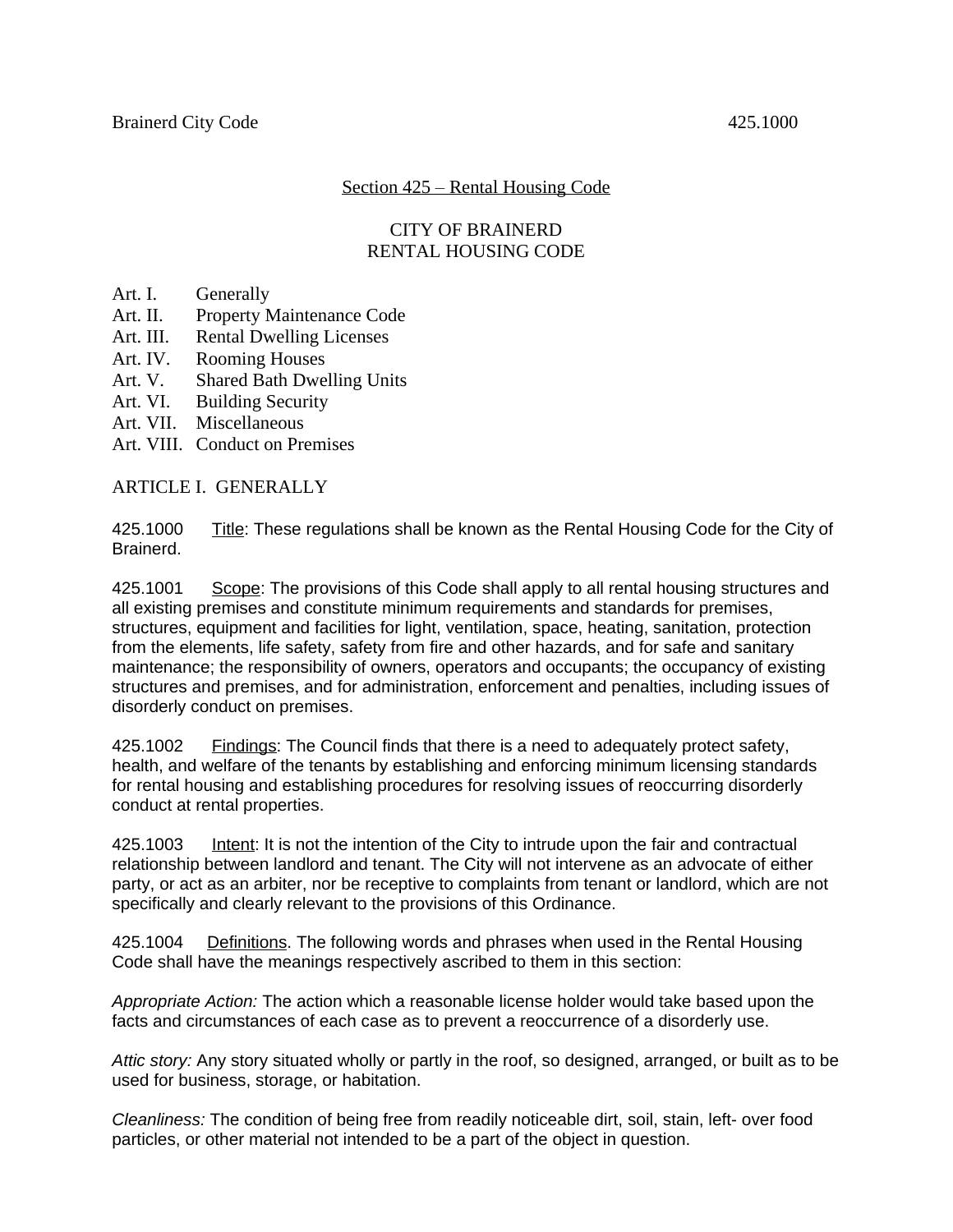*Communal:* Used or shared by or intended to be used or shared by the occupants of two or more rooming units.

*Dwelling:* Any building or structure, or portion thereof, except temporary housing, which is wholly or partly used or intended to be used for living or sleeping by human occupants. There are two principal types:

- (1) Single Unit: A freestanding (detached) residence structure designed for or occupied by one family only.
- (2) Multiple Unit: Two (2) or more dwelling units in one structure.

*Dwelling Unit:* A residential building or portion thereof intended for occupancy by a single-family but not including hotels, motels, boarding or rooming houses.

*Efficiency Unit:* A dwelling unit with one (1) primary room which doubles as a living room, kitchen, and bedroom.

*Emergency:* Any condition or combination of conditions which in the opinion of the County Health Authority, Housing Inspector, or the Fire Chief requires immediate action for the protection of health, safety, or welfare of the occupants of a dwelling or of the public.

*Fire escape:* An emergency means of egress. A fire escape shall not constitute a required stairway.

*Fire chief:* The legally authorized Fire Chief or authorized representative.

*Hazardous heating installations:* All heating installations except those which conform with the applicable laws regulating the installation of such space heating in effect now or at the time of installation and which have been maintained in good repair and working condition and are being used in a safe manner.

*Hazardous plumbing:* All plumbing except that which conforms with the applicable laws regulating the installation of such plumbing in effect now or at the time of installation and which has been maintained in good condition and which is free of cross connections and siphonage between fixtures.

*Hazardous wiring:* All wiring except that which conforms with the applicable laws regulating the installation of such wiring in effect now or at the time of the installation, and which has been maintained in good condition and is being used in a safe manner.

*Housing inspector:* The legally authorized Housing Inspector of the City or authorized representative.

*IPMC:* Stands for the most current version of "International Property Maintenance Code" as adopted by the City of Brainerd.

*Kitchen:* A habitable room used or intended to be used for cooking or the preparation of meals.

*License Actions:*

- **(a)** Issue Rental license granted by the City of Brainerd.
- **(b)** Revoke Take back, withdraw, annul, or cancel the license.
- **(c)** Deny Withhold or refuse to grant a license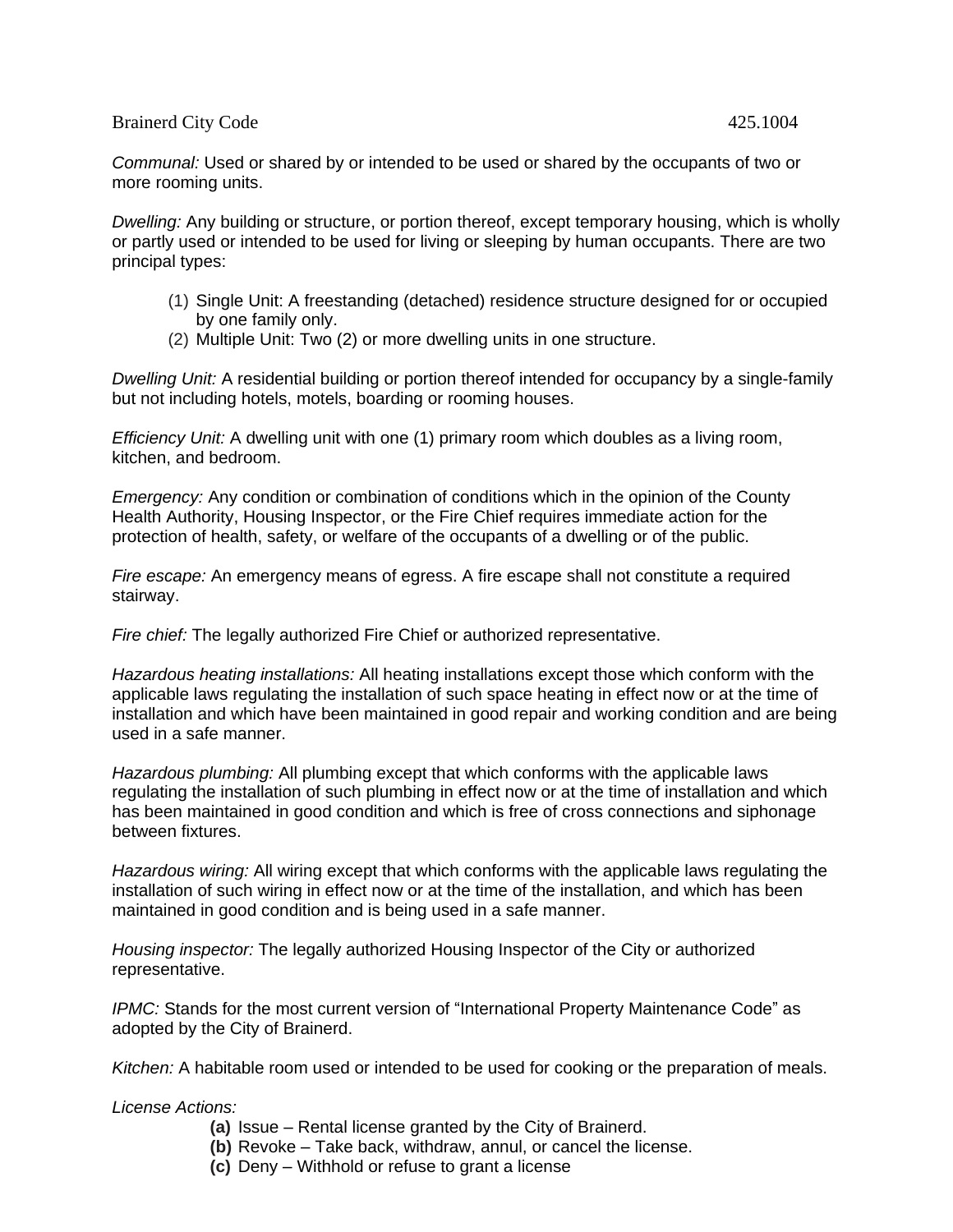*Non-dwelling structure:* Any structure, except a dwelling, used or intended to be used for the shelter or enclosure of any animal or property of any kind.

*Notice:* Notification or warning of something, especially to allow preparations to be made.

*Plumbing system:* The plumbing system of a building includes the water supply distributing pipes; the fixtures and fixture traps; the soil, waste, and vent pipes; the building drain and building sewer; the storm water drainage, with their devices and appurtenances; and connections within the building and outside the building within the property line.

*Roomer:* An occupant of a rooming house who is not a member of the family of the operator or a member of the family occupying the dwelling unit.

*Shared bath dwelling:* A dwelling unit which does not contain a water closet and a hand lavatory and a bathtub or shower for the exclusive use of the occupants of the unit.

Any other definitions may be found in the current version of the International Property Maintenance Code adopted by the City of Brainerd

#### ARTICLE II. PROPERTY MAINTENANCE CODE

425.2000 All properties governed under this ordinance shall be subject to the property maintenance regulations set forth in Section 450 of the City Code.

#### ARTICLE III. RENTAL DWELLING LICENSES

425.3000 Definitions. Words used in this Article shall have the meanings ascribed in Section 425.1004 and/or Section 450 of the City Code, unless otherwise defined herein.

425.3001 License Required. No person shall allow to be occupied, or let to another for occupancy, any dwelling unit unless the owner has first obtained a license under the terms of this article. Unlicensed rental dwellings or dwelling unit(s) will be fined per City Council Resolution.

- 425.3002 Applicability and Exceptions.
	- **(a)** The provisions of this Article shall apply to all rental dwellings and dwelling units, including rented single-family dwellings, and rented dwelling units in owner-occupied dwellings, as well as rented condominiums, rented townhouses and leasehold cooperative dwelling units, as those terms are defined in Minnesota Statute Section 273.124, Subd.6, Minnesota Statute Chapter 515B, Minnesota law and this Code.
	- **(b)** The provisions of this Article shall not apply to jails, motels, hotels, licensed nursing homes, licensed board and care homes, rehabilitation centers, parsonages, parish houses, manses and rectories, hospitals, and owneroccupied dwelling units in a cooperative, condominium or townhouse building.
	- **(c)** Any "Lease to Own" or "Rent to Own" type arrangement is still a rental and must be registered as such until such time as the rental dwelling purchase transaction is recorded.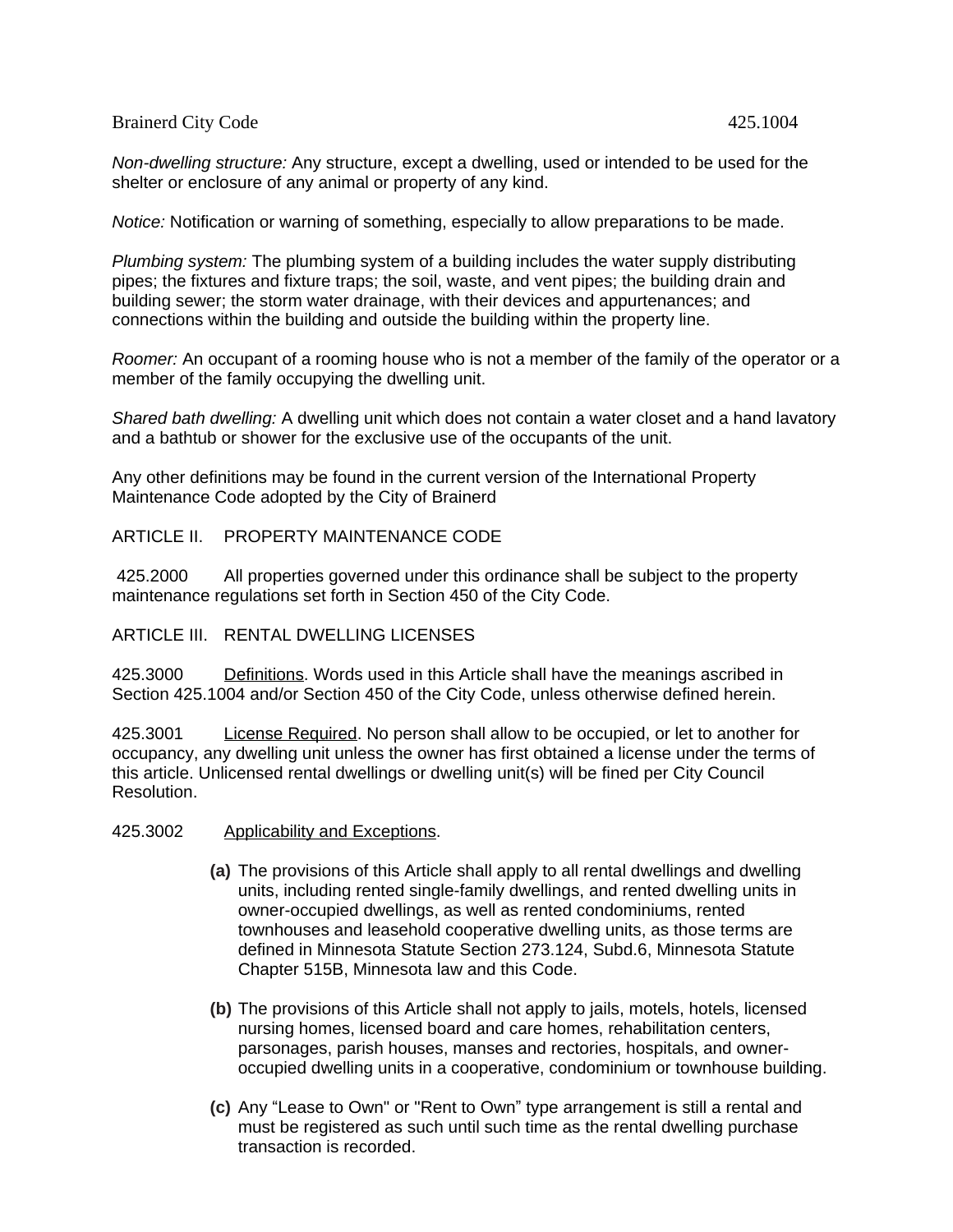- **(d)** Any "Contract for Deed" not properly recorded with the County as required by Minnesota State Statute 507.235. shall be considered a rental and subject to Section 425.
- **(e)** Accessory Dwelling Units permitted by the Zoning Administrator shall only be licensed as rental dwellings if the primary structure is owner-occupied and the accessory dwelling unit complies with all other conditions of this ordinance and those set forth in Sections 400 and 515 of the City Code.
- 425.3003 What the License Covers
	- **(a)** One (1) license shall be issued for each rental dwelling but covers all units within the premises.
	- **(b)** The City shall have authority to exercise its licensing powers under this article, including the power to issue, deny, and revoke licenses, with respect to an entire premises or unit(s) within the premises.

425.3004 Application for License. The owner or designated agent of each rental dwelling shall provide an initial written application to the Housing Inspector for the license to carry on the business of renting residential property. Such written application shall be made on a form furnished by the City of Brainerd for such purpose and shall set forth the following information:

- **(a)** Name, mailing address, business or residence address, telephone number, email of the owner. If the owner is a partnership, the name of the partnership, the name and residence address of the managing partner. If the owner is a corporation, the name and address of the corporation and the name of the chief operating officer. In cases where the owner of a premises resides outside the fifty (50) miles radius of the City of Brainerd, the owner's agent/contact person shall reside within fifty (50) miles of the City of Brainerd.
- **(b)** If the owner has appointed an agent/contact person authorized to accept service of process and to receive and give receipt for notices, the name, business or residence address, telephone number and email of such agent/contact person.
- **(c)** Street address of the rental dwelling.
- **(d)** In the event, any of the information required to be provided by this section changes, the applicant or licensee shall, within fourteen (14) calendar days, notify in writing the Housing Inspector, or an authorized representative of the Housing Inspector, of the change.

425.3005 **Issuance of License.** When, upon completion of an inspection of a rental dwelling and/or dwelling unit(s), the Housing Inspector finds that the minimum standards for licensing set forth in this article and the IPMC have been met, a rental dwelling license will be issued.

425.3006 Licensing Standards. The following minimum standards and conditions shall be met in order to hold a rental dwelling license under this article. Failure to comply with any of these standards and conditions shall be adequate grounds for denial or revocation: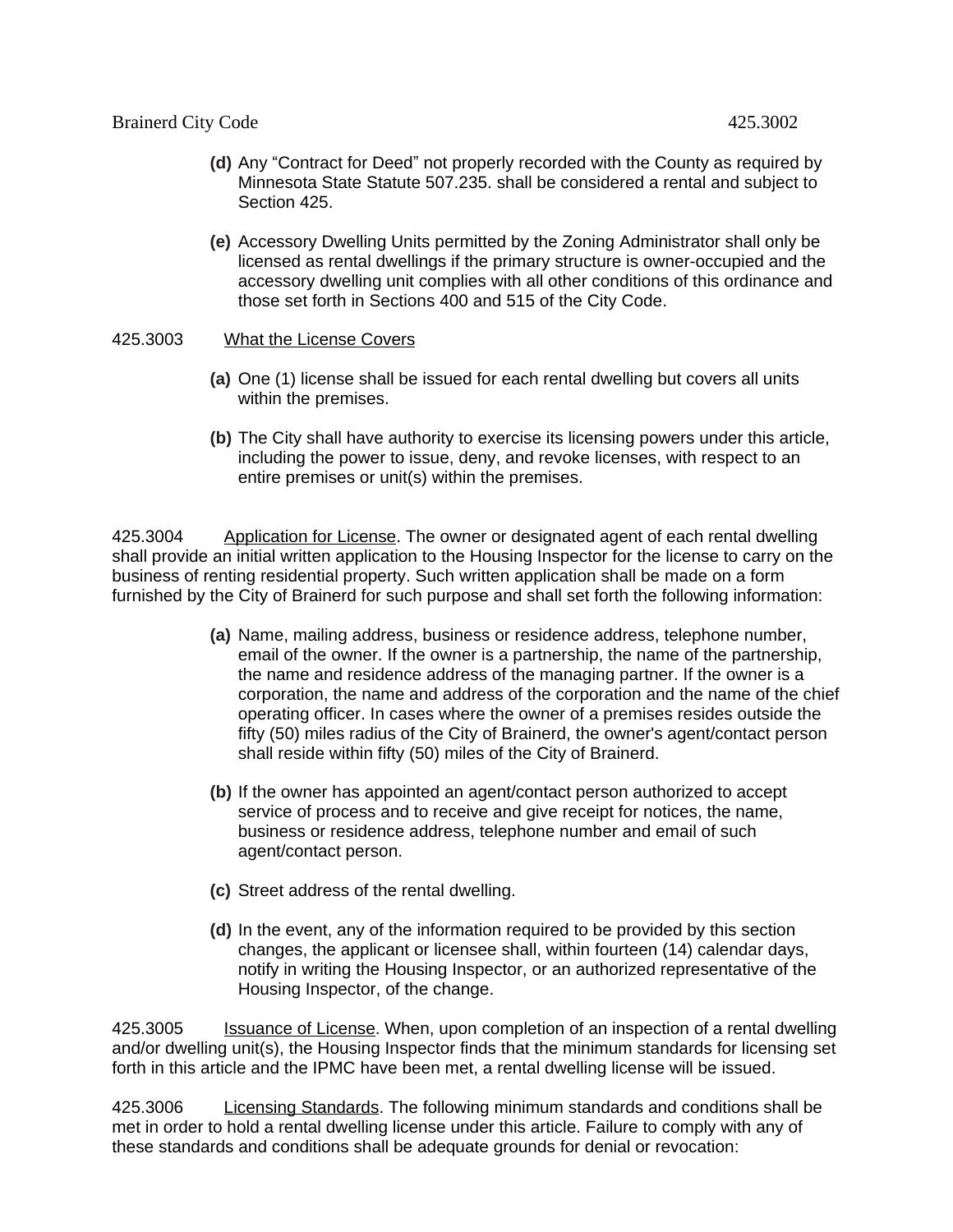- **(a)** Rental dwelling shall not exceed number of units per the zoning code in existence at the time of issuance of the initial license, provided that there is no lapse in licensure.
- **(b)** There shall be no delinquent property taxes or assessments owed on the rental dwelling.
- **(c)** There are no failing violations of the Brainerd Rental Housing Code or Zoning ordinances pertaining to the failing properties in which the licensee, applicant or property manager has a legal or equitable ownership interest or is involved in management or maintenance. Designated City Official has the ability to grant an extension of time.
- **(d)** An inspection must be completed and approved for newly added rental dwelling(s) or dwelling unit(s) before an initial license is issued.
- **(e)** A rental dwelling or dwelling unit must receive a passing score following inspection by the Housing Inspector.
	- (1) The Housing Inspector will use the designated Rental Property Checklist for the purpose of determining the existence of violations. The table of maximum violation points will be established by the Building Official and made available on the city's website and/or City Hall.
	- (2) The Housing Inspector shall assign points according to the severity of each code violation on a scale from one (1) up to the maximum points possible for such violation. Except when otherwise provided by state law, conditions in the design or structure of a building, such as, but not limited to, the size and dimensions of rooms and windows and the electrical and plumbing systems, that were legal under existing codes when built shall not be violations as long as they are maintained in good repair. A violation shall receive maximum points when a required item is completely absent, completely fails to perform its function, or is imminently hazardous to the health or safety of the occupants. Each code violation shall have a maximum number of points to be assigned based on the relative life-safety hazard created by the code violation.
	- (3) A dwelling or dwelling unit scoring twenty-five (25) or more points shall result in a failure and a re-inspection within thirty (30) calendar days or less. Failure to bring a dwelling or dwelling unit into compliance shall result in action to deny or revoke the dwelling or dwelling unit's license per Section 425.3012.
	- (4) Any Code violation scoring ten (10) or more points is considered a major violation. Items of major violation shall be resolved in five (5) calendar days. Major violations shall be in the sole determination of the Housing Inspector and generally pose a hazard to life or safety of the occupants. Failure to correct violations shall result in action to deny or revoke the dwelling or dwelling unit's license per Section 425.3012
	- (5) Any Code violation scoring fewer than ten (10) points is considered a minor violation. Items of minor violation shall be resolved prior to the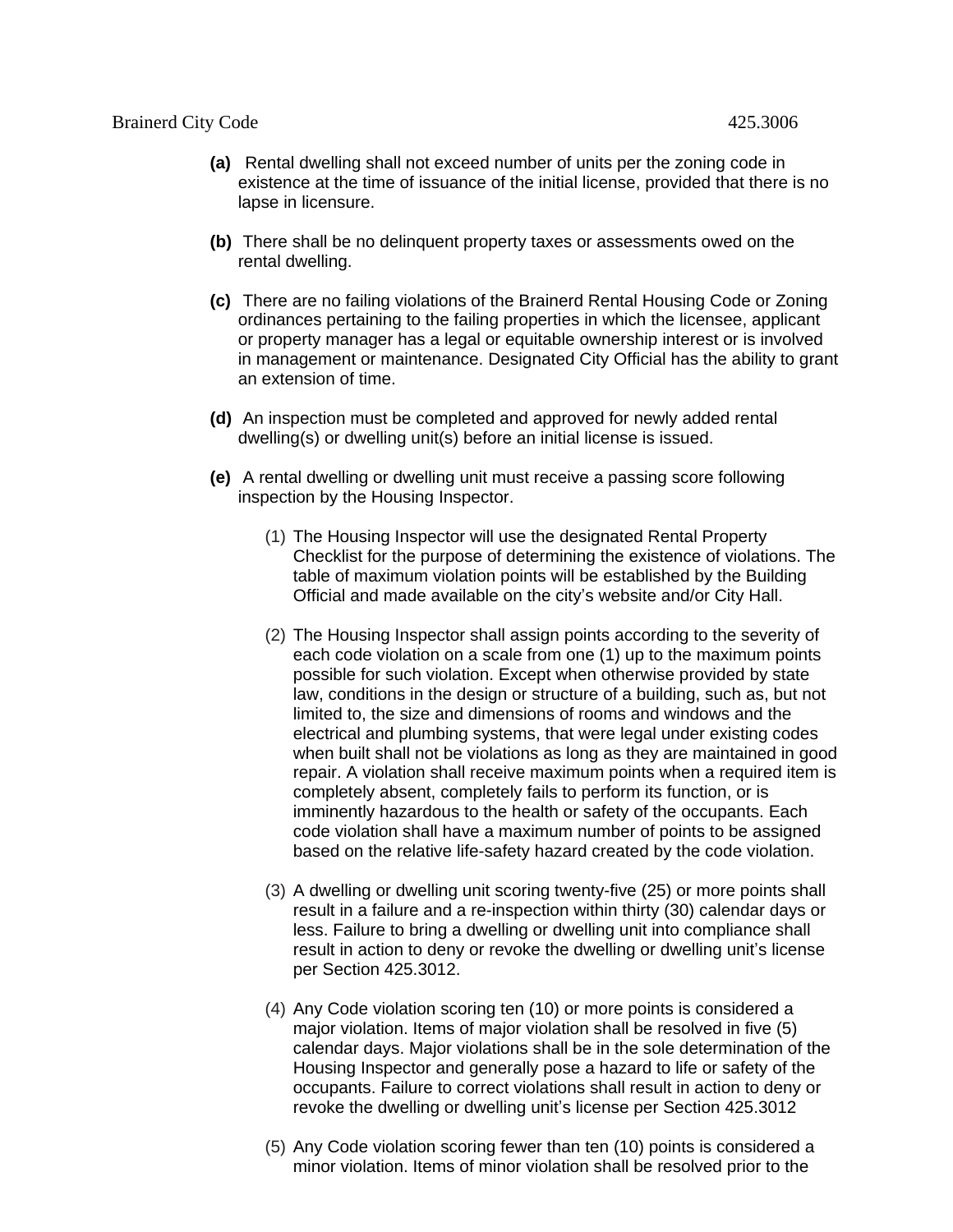rental license for a dwelling or dwelling unit(s) being renewed. Minor violations shall be in the sole determination of the Housing Inspector. Failure to correct violations may result in action to deny the renewal of the dwelling or dwelling unit's license per Section 425.3012. It is the responsibility of the owner/designated agent to request reinspection of all outstanding violations prior to applying for license renewal.

- (6) The Housing Inspector shall cause to be prepared and shall keep on file for public inspection an accurate, complete detailed description of each violation used in the point calculation procedure set forth herein.
- **(f)** Any person(s) who within previous two (2) years had financial ownership in two (2) or more licenses denied, excluding initial applications, or revoked pursuant to this article or to section 425.3012 or a combination of denials or revocations shall be ineligible to hold or have an interest in a rental dwelling license for a period of five (5) years.
- **(g)** No new rental dwelling license shall be renewed for a property during the pendency of adverse action initiated pursuant to section 425.3012.

425.3007 Expiration; Renewal. All licenses issued under this Article shall expire on May 31<sup>st</sup> of each year, subject to renewal year to year in the manner provided in this Article. All licensees shall apply for renewal of their licenses on a form provided by the City of Brainerd. An individual who is operating a rental unit after the license has expired is operating an unlicensed rental dwelling. A dwelling or dwelling unit(s) with outstanding code violations shall not be renewed until such violations are corrected and inspected by Housing Inspector. Minor violations as described in Section 425.3006(e) that receive a correction notice per Section 425.3011 between May 1 and May 31 shall be corrected before a license is renewed the following year.

425.3008 License Transferable. A license issued hereunder is transferable. A new application shall be required for each change of ownership of a rental dwelling. No inspection is required upon transfer if last inspection was within the past 12 months unless there are any outstanding violations.

- 425.3009 License Fees.
	- **(a)** An annual license fee shall be assessed on all rental dwelling units. The license fee shall be included with the initial application or renewal statement. Such fee shall be set by resolution of the City Council. There shall be no fee for a change in ownership. An increase in the number of licensed dwelling units during the license year shall require an amended license application and the payment of an additional license fee to cover the additional units.
	- **(b)** Operation of an unlicensed dwelling unit shall be subject to an additional administrative fee, in accordance with City Council resolution. This fee shall be in addition to any other appropriate enforcement actions or fees due.
	- **(c)** Renewal date is June 1st each year. Housing Inspector may placard rental premises if no action is taken by June 30<sup>th</sup>.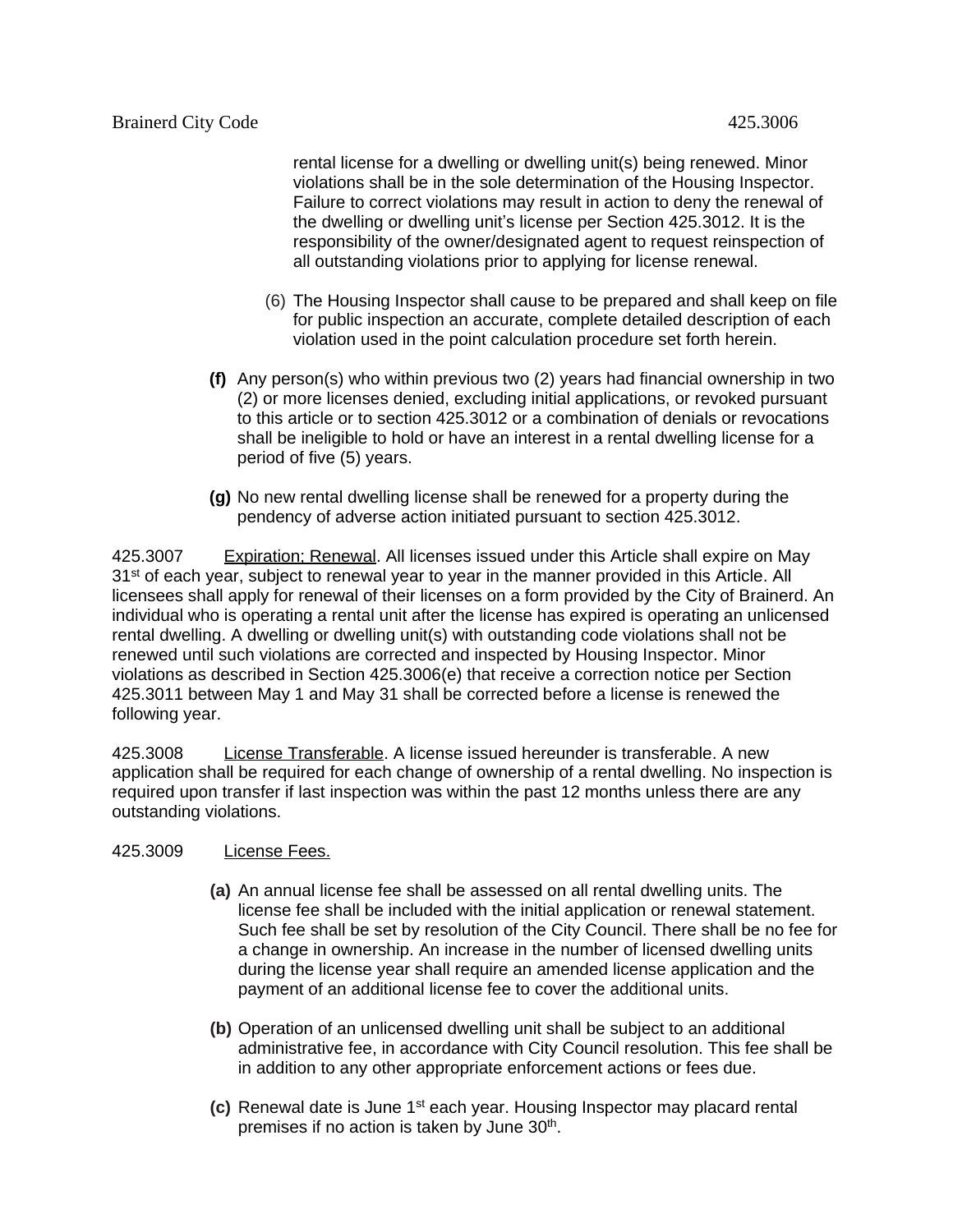## 425.3010 Reinspection Fee.

- **(a)** There shall be no fee charged for an initial inspection and for the re-inspection. If a third inspection is needed for compliance an additional fee will be charged according to City Council resolution.
- **(b)** The reinspection fee prescribed above shall be billed directly to the owner or contact person/agent of the property. Reinspection fees shall be paid within thirty (30) calendar days after initial billing. Failure to pay such fees shall be grounds for additional administrative citations.
- **(c)** The Housing Inspector may waive a reinspection fee in case of error, mistake, injustice, or other good cause.
- 425.3011 Noncompliance Dwelling or Dwelling unit Notice.
	- **(a)** If a dwelling or dwelling unit(s) fails to meet the licensing standards set forth in Section 425.36 and if the Designated City Official determines either are in "noncompliance" the following actions will take place:
		- (1) A correction notice shall be in writing, sent first class mail or an emailed form to the owner/designated agent on the license.
		- (2) Notice shall state reasons for noncompliance.
		- (3) Notice shall indicate the time period that the licensee will have to correct items of noncompliance
			- a. Thirty (30) calendar days is the standard time period for corrections
			- b. Any items affecting health, life or safety shall have five (5) calendar days for correction
		- (4) Designated City Official may grant the licensee an extension of time with due notice
		- (5) In the case of imminent danger of a person's health and/or safety, a dwelling unit(s) may be placarded to be unfit for habitation.
		- (6) In severe cases of imminent danger proceedings may begin to revoke or deny the license per Section 425.3012
	- **(b)** When a licensee has failed to comply with the correction notice and a citation has been issued, the tenant shall be notified:
		- (1) Notice shall be mailed to the tenant
		- (2) Notice shall indicate what action is required
		- (3) Notice shall state time period for items to be corrected
		- (4) Notice shall state if noncompliance items are not corrected, it shall be recommended to City Council to deny or revoke the current license
		- (5) If license is denied or revoked a placard will be placed on dwelling and/or dwelling unit(s) to vacate the unit(s).

425.3012 Denial; Revocation. If after any period for compliance under Section 425.3011 has expired, the Designated City Official determines that the dwelling and/or dwelling unit(s) fails to comply with any of the licensing standards in Sections 425.3006, or the Police Department has initiated an action to deny or revoke a license pursuant to section 425.8000, the Designated City Official shall send by certified mail, the owner a notice of denial or revocation of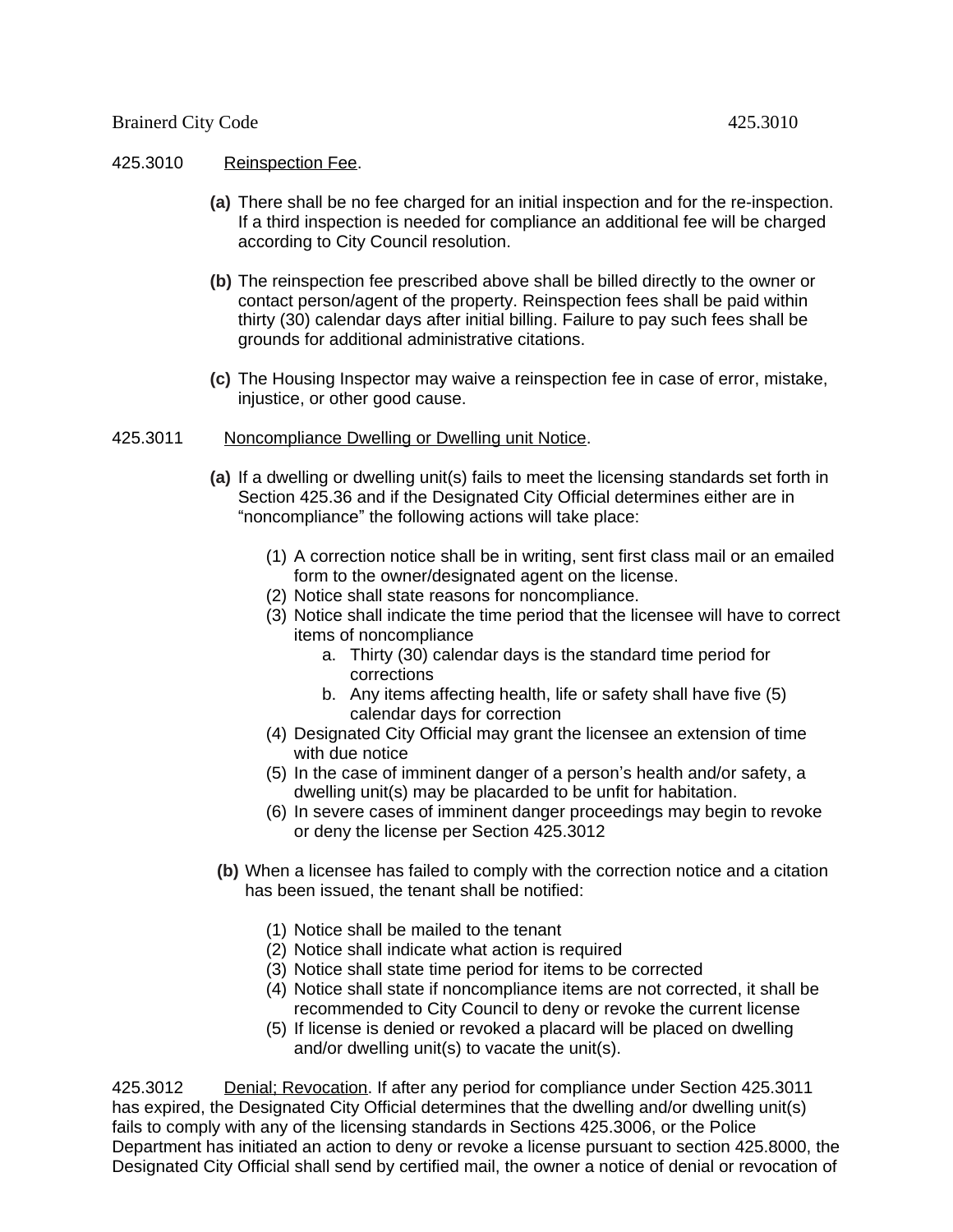the license. The notice shall state:

- **(a)** That the Designated City Official has determined that the dwelling and/or dwelling unit(s) fails to comply with the licensing standards for rental dwellings in Section 425.3006, that the licensee has failed to take appropriate action following conduct by tenants and/or their guests on the licensed premises under Section 425.8000, or that the licensee has failed to submit a written management plan that satisfies the requirements set forth in 425.8000(d).
- **(b)** The specific reasons why the dwelling and/or dwelling unit(s) fails to meet licensing standards, including copies of applicable inspection reports, or notices sent to licensee of conduct on licensed premises.
- **(c)** That the Designated City Official has referred the matter to the City Council with a recommendation to deny or revoke the license.
- **(d)** That the City Council may per sub section (a) above deny or revoke the license unless the owner appeals the determination within fifteen (15) business days after the date of the notice, in the manner provided in Section 425.3014.
- **(e)** The Designated City Official shall cause a notice to tenants to be mailed or delivered to each licensed dwelling unit(s) and prominently posted on the building. The notice shall indicate that the rental dwelling license for the unit(s) has been denied or revoked. The action will become final on a specific date by which time the tenant needs to vacate the dwelling unless the owner/designated agent appeals and request a hearing.
- **(f)** That after denial or revocation the dwelling or the affected dwelling units therein must be vacated in seven (7) calendar days and shall not be reoccupied until all violations are corrected and a license is granted by the City Council.

425.3013 Reinstatement Fee. A fee set by City Council resolution must accompany any application for reinstatement of any license that has been denied or revoked under Section 425. This reinstatement fee is in addition to the license fees imposed pursuant to Section 425.3009.

- 425.3014 Rental Dwelling License Board of Appeals.
	- **(a)** The Board is advisory to the City Council. They shall have the authority to hear and recommend action on all appeals from the Designated City Official to deny or revoke a rental dwelling license.
	- **(b)** The Board shall render its recommendation in writing within twenty (20) days after the close of the hearing. The recommendation shall determine whether the dwelling or dwelling units therein, meets the standards of Section 425 and shall specify the basis of determination.
	- **(c)** The Board shall mail a copy of its recommendation to the owner/designated agent and to each affected licensed dwelling unit(s).
	- **(d)** The Board shall refer its decision to the City Council, which shall have final authority to deny or revoke the license. The City Council may hear argument from the owner/designated agent but shall take no further evidence. The City Council may affirm, modify, or reverse the decision of the Board.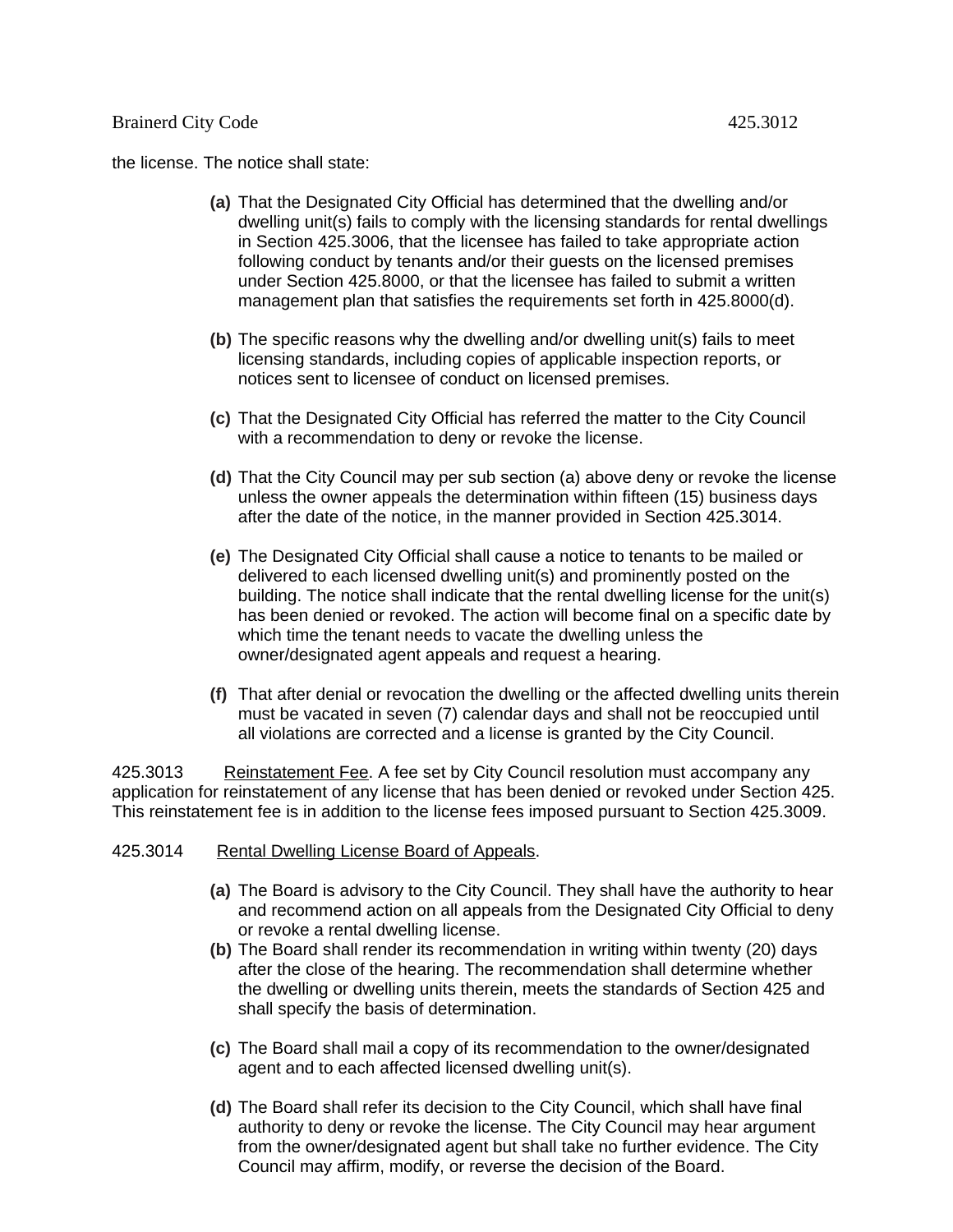- **(e)** The final decision of the City Council shall be mailed to the owner/designated agent.
- **(f)** A notice to tenants of the final decision shall be mailed to and prominently posted on the dwelling and or affected dwelling units(s). A notice of denial of an appeal shall indicate the date upon which tenants must vacate the dwelling and, for other than single family dwellings, shall clearly indicate which dwelling unit(s) are affected.

425.3015 Vacation of Affected Rental Dwelling. When an application for rental dwelling license has been denied, or a rental dwelling license has been revoked, or when the owner has not obtained a current rental dwelling license upon proper application as required by this Chapter, the Designated City Official shall order the dwelling or the affected dwelling units therein vacated, giving tenants seven (7) calendar days to arrange new housing and to move their possessions, except when extension of time has been granted by the Designated City Official.

425.3016 Unauthorized Removal of Notices is a Petty Misdemeanor. Any person who removes, defaces, tampers or in any way interferes with any notices posted pursuant to this article is guilty of a petty misdemeanor.

425.3017 Remedies in This Article Not Exclusive. The remedies provided in this Article are not exclusive. They are in addition to, and do not supersede or preempt, other remedies such as condemnation, written violation orders and warnings, criminal charges for violation of substantive provisions of any City or State Code relating to Housing Maintenance, Fire Safety, Building Codes, Zoning, Health, and the like. Further, the remedies in this Article do not supersede or affect the legal rights and remedies of tenants provided under state law or this Code.

- 425.3018 Duties of Licensee. Every holder of a rental dwelling license shall:
	- **(a)** Submit current application information as required by Section 425.3004 and 425.3008.
	- **(b)** Post the license certificate when received from the Designated City Official. (MN STATUTE 471.9995). In multi-unit dwellings, it may be posted in a common area. In all other dwellings the license must be readily available upon request by the Designated City Official.
	- **(c)** Maintain a current register of all tenants occupying a dwelling unit and the corresponding floor number, and unit number and/or letter and/or designation, within the building. The register shall be kept current at all times. The licensee shall designate the person who has possession of the register. The register shall be available for review by the Designated City Official or by warrant during normal business hours or upon any emergency situations.
	- **(d)** Permit the Designated City Official, either voluntarily or pursuant to an administrative or other warrant, to enter upon the premises for the purpose of conducting inspections to verify compliance with the Rental Housing Code, IPMC and the Fire, Health, Zoning and Building Codes of the City. Such inspections shall be made at such frequencies as the Designated City Official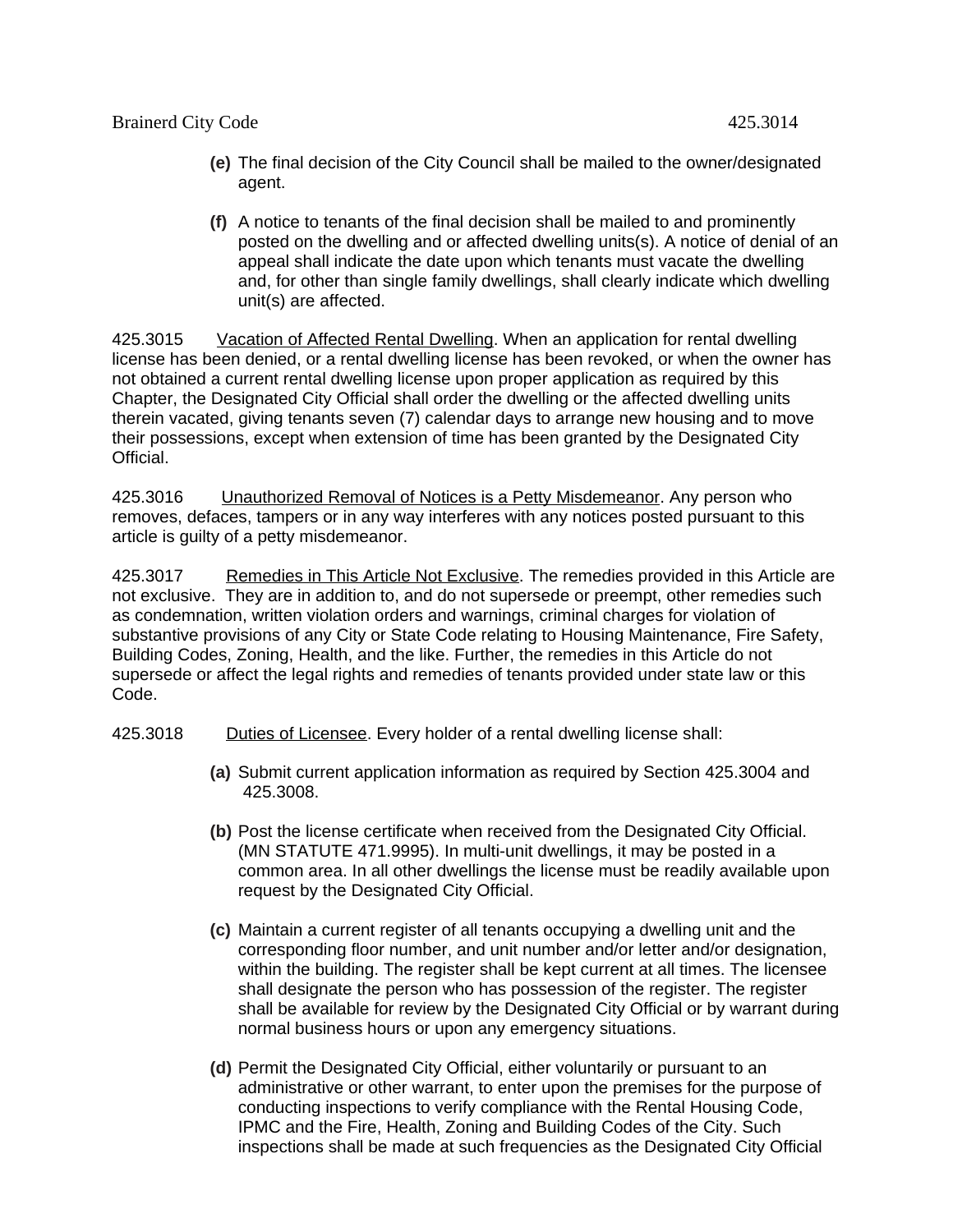deems appropriate and necessary. When practical, shall provide reasonable advance notice to the owner/designated agent.

**(e)** The owner of any dwelling which is required to be licensed by Section 425 shall, prior to the time of sale of said dwelling, notify the buyer in writing of all current/pending violations issued by the Designated City Official pertaining to said dwelling and the requirement by law to be licensed with the City of Brainerd if remaining a rentable property. A copy of the notification shall be mailed to the Designated City Official within fourteen (14) business days of furnishing the notification to the buyer. If the dwelling is owned by a corporation, an officer of said corporation shall carry out the notification required by this Section. If the property is owned by more than one person, a notification by one of the owners shall satisfy this section. For the purposes of this Section, "time of sale" shall be construed to mean, when a written purchase agreement is executed by the buyer or in the absence of a purchase agreement, upon the execution of any document providing for the conveyance of a dwelling required to be licensed.

425.3019 Notices. Whenever a notice is required to be sent to or served upon the licensee of a rental dwelling under Section 425, notice shall be deemed sufficient if sent by first class mail and/or email to the owner/ designated agent at the address specified in the last license application filed with the City of Brainerd under Section 425.3004. If a notice sent to the address specified in the last license application is returned, and the owner or designated agent cannot be found, then notice shall be sent to the person authorized in the last license application, under subsection 425.3004(c), as responsible for the maintenance and management of the premises and a notice shall also be posted on the dwelling and/or dwelling unit(s). Whenever notice is required to be sent or delivered to tenants of a dwelling unit under this article, notice shall be sufficient if sent by first class mail to the occupants of each licensed dwelling unit(s) at the address specified in the license application or the register that the licensee maintains pursuant to section 425.3018(b).

ARTICLE IV. ROOMING HOUSES

425.4000 Compliance Required. No person shall operate a rooming house or occupy or let to another for occupancy any rooming unit in any rooming house, except in compliance with the requirements set forth in the Rental Housing Code.

425.4001 Communal Kitchens. Communal kitchens shall be permitted only in rooming house occupancies. Every rooming house within which the occupants of rooming units are permitted to prepare meals shall contain a communal kitchen that has adequate cooking, refrigeration, and plumbing facilities to allow the preparation of meals in a clean and healthful manner by the occupants. Every communal kitchen shall be located within a room accessible to the occupant of each rooming unit sharing the use of such kitchens, without going outside the rooming house and without going through a unit of another occupant. The owner or operator of a rooming house wherein meals are served to tenants shall obtain a food and drink license as required by the Minnesota State Health Department.

425.4002 No-Cooking Signs. The operator shall post in every rooming unit a sign on which shall be written or printed in letters not less than one inch in height the following words "No Cooking Permitted in This Room" and such sign shall remain so posted at all times. No person shall cook or prepare meals in any rooming unit, and no operator knowingly shall allow cooking or preparation of meals in any rooming unit.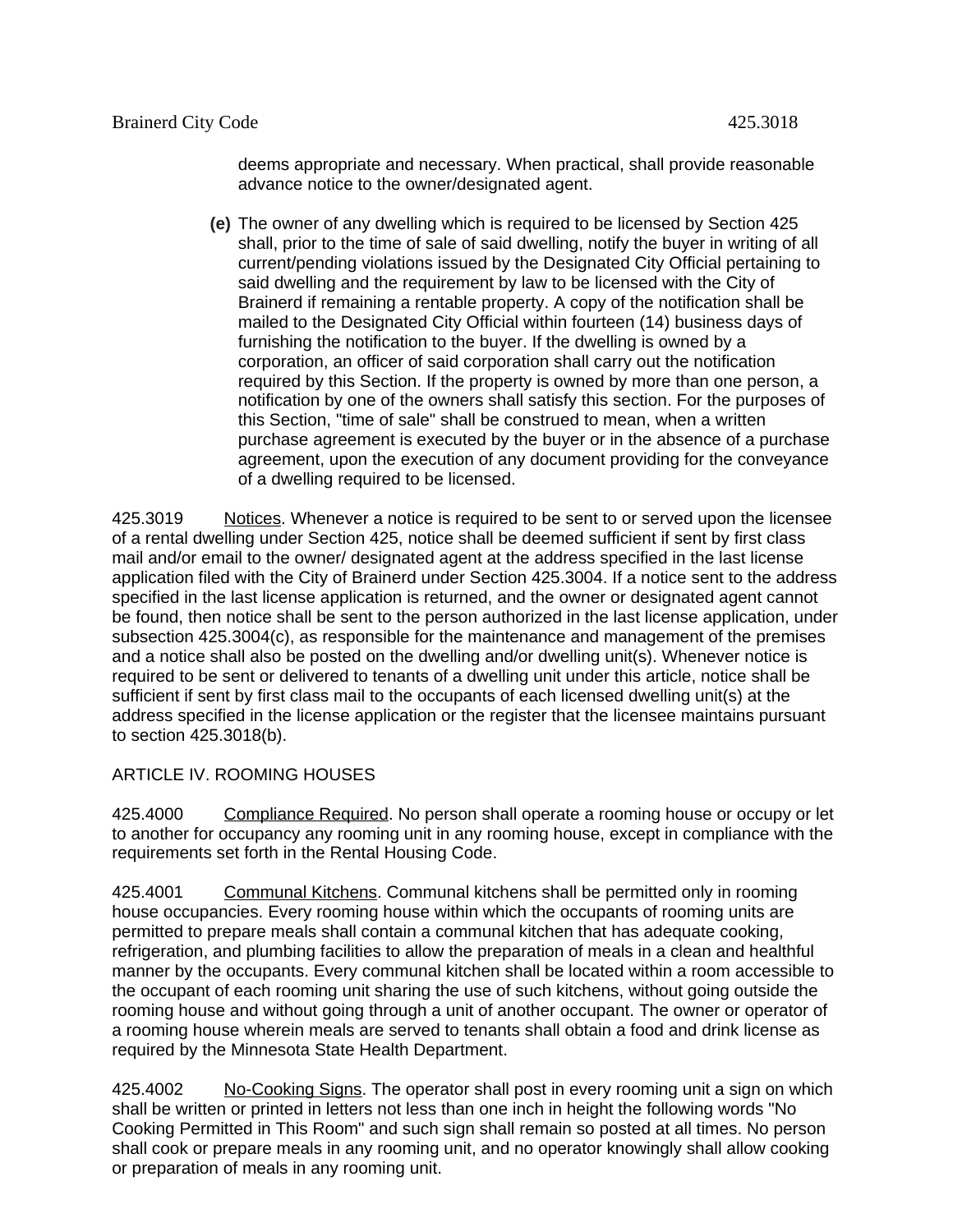425.4003 Sanitary Maintenance. The owner or operator of every rooming house shall be responsible for the sanitary maintenance of all walls, floors, and ceilings, and for the sanitary maintenance of every other part of the rooming house; and he shall be further responsible for the sanitary maintenance of the entire premises where the entire structure or building within which the rooming house is contained is leased or occupied by the operator.

425.4004 Reporting of Communicable Disease. The operator of a rooming house shall report to the County Health Authority within twenty-four (24) hours the name of any person living in the rooming house who is suffering from a communicable disease, and such report shall be made whenever there is reason to believe or suspect that any person in such rooming house may be afflicted with any communicable disease.

425.4005 Keeping of Register. Every person registered as a rooming house operator shall at all times keep a register within the rooming house, in which shall be written the names of all occupants renting or occupying rooming units in such rooming house. After the name or names of persons renting or occupying any rooming unit the operator, or operator's agent, shall write the number of the room or rooms which each person is to occupy, together with the date and hour when such room or rooms are rented, all of which shall be done before such person is permitted to occupy such room or rooms. The register shall be available for inspection by the Chief of Police, County Health Authority, Housing Inspector, or Fire Chief, or their authorized representatives.

425.4006 Entry of True Name in Register. No person shall write or cause to be written in any rooming house register any other or different name than the true name of such person or the name by which such person is generally known.

#### ARTICLE V. SHARED BATH DWELLING UNITS

425.5000 Compliance Required. No person shall occupy or let to another for occupancy any shared bath dwelling except in compliance with the requirements set forth in the Rental Housing Code.

425.5001 New Units Prohibited; Removal of Existing. New shared bath dwelling units shall not be installed. Existing shared bath dwelling units not of record shall be vacated and removed.

# ARTICLE VI. BUILDING SECURITY

425.6000 Purpose. The purpose of this article is to require security devices in certain buildings used for dwellings and certain non-dwelling structures accessory thereto, as a safety, burglary, and theft prevention measure. Such security devices shall be installed in a professional manner and maintained operable and effective as installed.

 425.6001 General. Doors, windows or hatchways for dwelling unit(s) or rooming units shall be provided with devices designed to provide security for the occupants and property within and shall comply with IPMC. Exception:

> **(a)** Rooming houses having six (6) or fewer rooming units and occupied by six (6) or fewer roomers may provide the required security by dead bolt locks on all exterior doors of said rooming house. Key locking shall be as required for other occupancies in this article.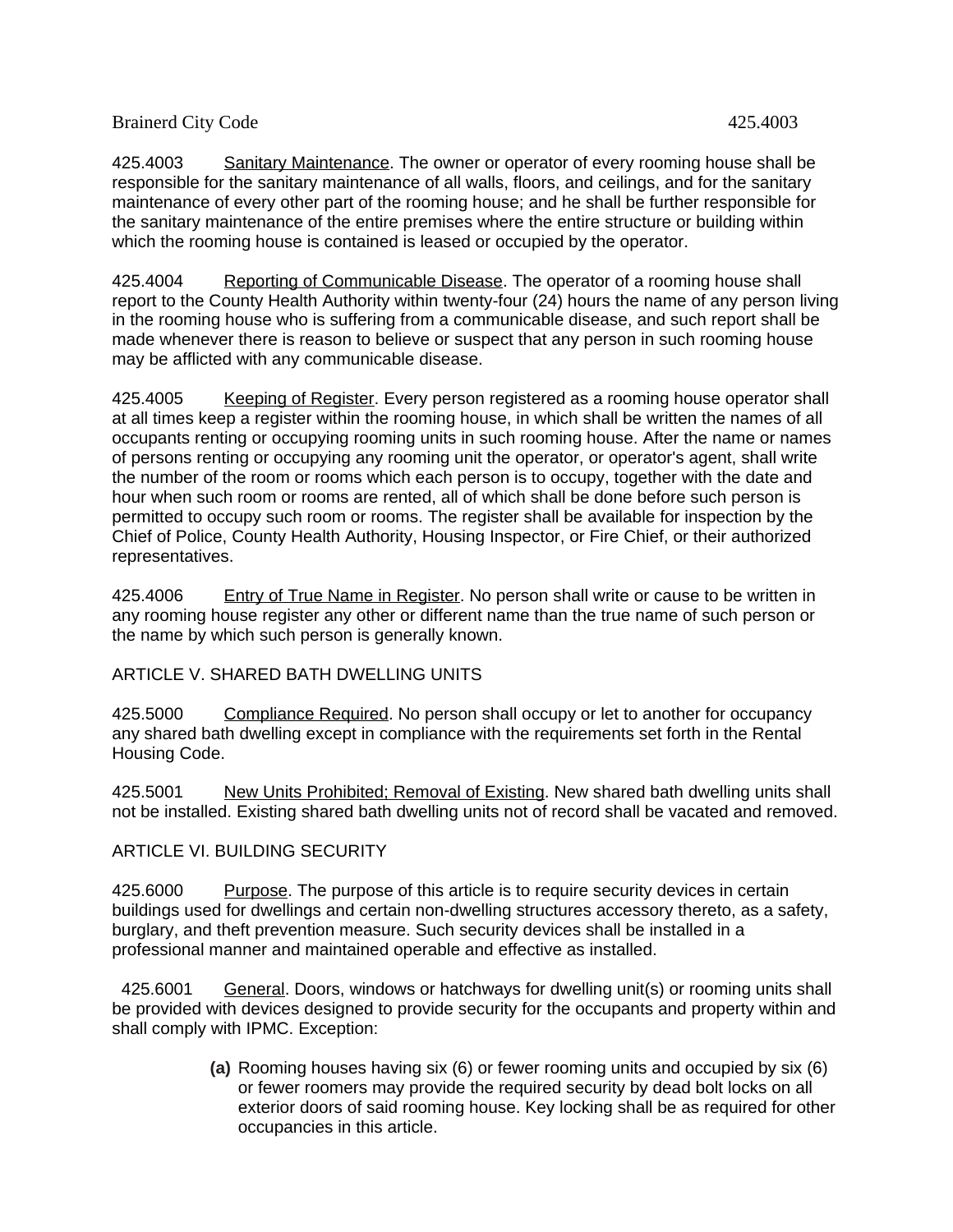- **(b)** All exterior doors on garages provided for the use of the non-owner occupants of dwellings shall be equipped with such locks, bolts, security bars or other approved security devices which, when in a closed, secure position, will prevent the doors from being opened from the outside.
- **(c)** To be openable without key. Except as hereinafter expressly permitted in this article, dead bolt locks, as required by this Section, shall be of a type openable from the inside without the use of a key or any special knowledge or effort. A lock bolt moved by a skeleton-type key shall not be used to provide security for any rental unit.

425.6002 Window Security. Window security shall comply with IPMC and shall be provided at the prime window or door. Latching or locking device on storm sash or screen frames will not be accepted as meeting the intent of this Section.

425.6003 Responsibility for Security. The owner/designated agent in charge of buildings covered by this Article shall be responsible for compliance with the terms and provisions of this Article.

425.6004 Numbering Units. All habitable units let to another in a multiple dwelling shall be numbered or lettered in an approved and conspicuous manner on each passage door leading from such unit. All passage doors from each unit shall have the same number or letter and no two (2) units shall bear the same number or letter. Cross reference Numbering of buildings, Section 425.6008.

425.6005 Mailboxes. Every owner shall provide a suitable mail deposit box for each rental unit. Such mail deposit box shall be approved by the United States Postal Service.

425.6006 Doorbells or Buzzers. Every multiple dwelling of eleven (11) or more dwelling units or eleven (11) or more rooming units shall be equipped with an operable system of bells, buzzers or other signaling devices which operate from the exterior of a locked entryway and signal either within each

dwelling unit and rooming unit or in the hallway or common area of each floor of the building.

425.6007 Secured Egress and Ingress to be Provided for Certain Multiple Dwellings. All multiple dwellings containing eleven (11) or more dwelling units or eleven (11) or more rooming units existing now or hereafter created shall provide the following security measures: all doorways leading to the exterior or to an exterior vestibule or entry must be secured by a locking device approved by the Designated City Official. The locking devices provided for required egress doorways shall be of a type that will engage and lock automatically when the door is in the closed position within the frame provided. Further, locks on such required egress doors shall be openable from the exterior by the use of a key or other approved device. A key box of a type approved by the Brainerd Fire Department shall be installed for access by Public Safety agencies of the City of Brainerd, namely, the Fire Department and Police Department. All locking common entry/egress doors on buildings with fewer than 11 units shall meet the key box requirement of this ordinance. All doors, whether required egress doors or auxiliary, shall be openable from the inside without the use of a key or any special knowledge or effort. All locking devices required by this section shall be kept in a professional state of maintenance and repair.

425.6008 Address Posting. Every dwelling shall have the proper street address number conspicuously posted in the front and in the rear or on a building accessory to such dwelling at the rear to be readily identified in case of fire or other emergency. The rear address number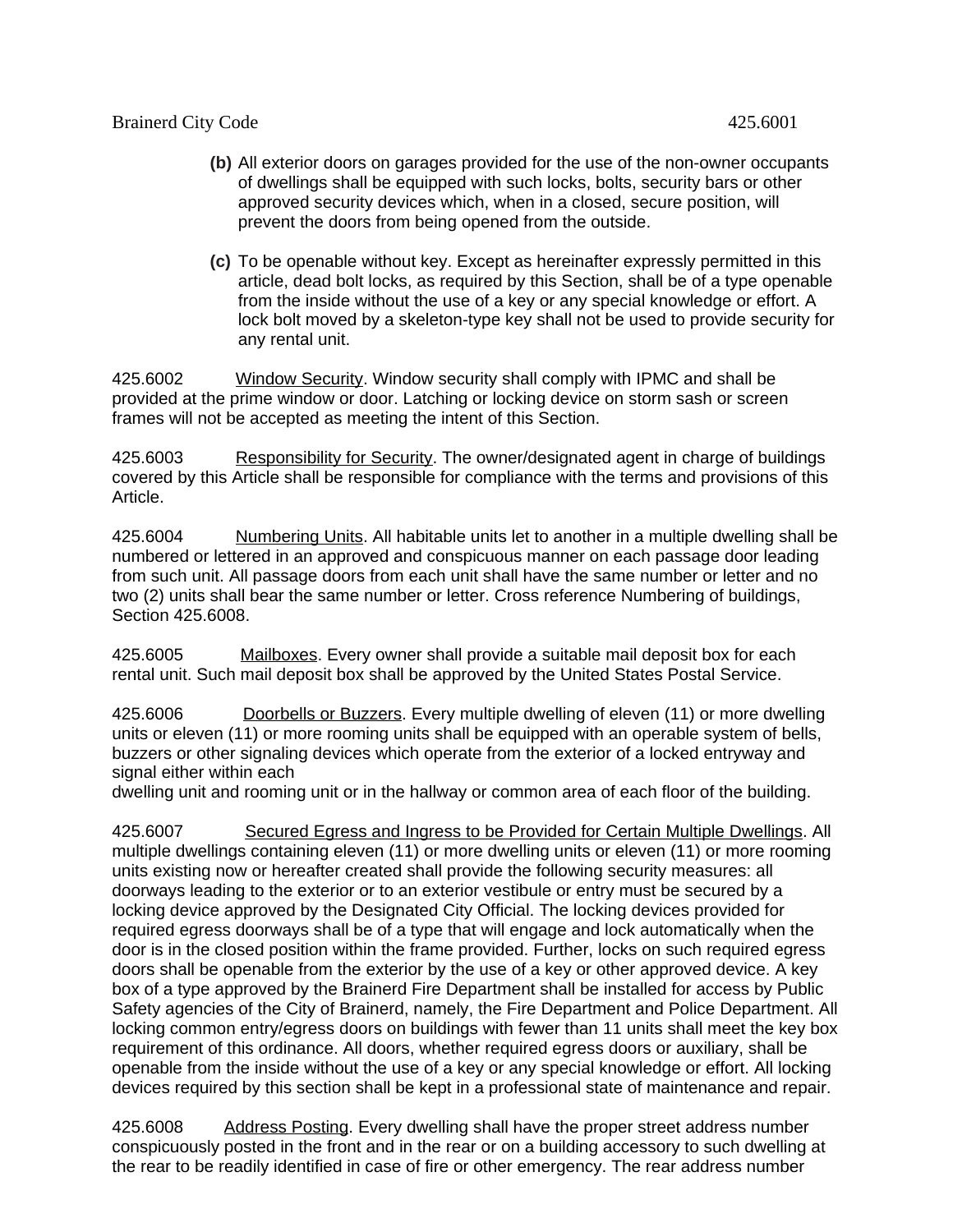may be omitted if there is no public way at the rear of the building. The numbers required by this section shall be mounted on a permanently fixed surface, the numbers shall be Arabic, not Roman numerals or words, and shall be of sufficient size four (4) inches minimum height and of a contrasting color to be readily distinguishable and readable from the public way, front and rear.

### 425.6009 Easement Agreements.

- **(a)** No utility company may seek to enter a multi-unit dwelling in order to maintain, repair, replace, or remove any of its facilities without providing to the owner of the building not less than four (4) hours advance notice during normal business hours (8:00 a.m. to 5:00 p.m. Monday through Friday) except:
	- (1) In case of emergency;
	- (2) Meter reading, monitoring, adjustments, connecting, or reconnection;
	- (3) At the request of the tenant;
	- (4) To protect the health and safety of the tenants;
	- (5) When the activity does not require the company to access the building through the security doors.

## ARTICLE VII. MISCELLANEOUS

425.7000 Storm Windows and Doors that are provided by the owner shall be maintained and functional and used properly for energy saving manner.

425.7001 Basement Space May be Habitable. No basement space shall be used as a habitable room or dwelling unit unless:

- **(a)** The floor and walls are impervious to leakage of underground and surface runoff water.
- **(b)** The total window area in each room is equal to at least the minimum window area sizes as required in current the Building Code.
- **(c)** The total openable window area or mechanical ventilation in each room is equal to at least the minimum s required in the current Building Code.
- **(d)** At least one emergency escape and rescue opening is provided. Every sleeping room shall have at least one openable emergency escape and rescue opening as required in Section 702.4 of the IPMC.

425.7002 Fire Extinguishers. No person shall tamper with, meddle with, remove, empty, damage, or destroy any extinguisher except in the event of fire or authorized inspection. In dwellings of two or less dwelling units, fire extinguishers shall be provided inside each unit. Two or more dwelling units' extinguishers must be located within 75 feet of all unit(s) entrance doors. The minimum size and classification shall be Model 2A10BC. A tag with the name of the servicing company and the service date, or a tag with the date placing the extinguisher in service, shall be affixed to the extinguisher and shall remain affixed until the next servicing.

ARTICLE VIII. CONDUCT ON PREMISES

425.8000 Conduct on Licensed Premises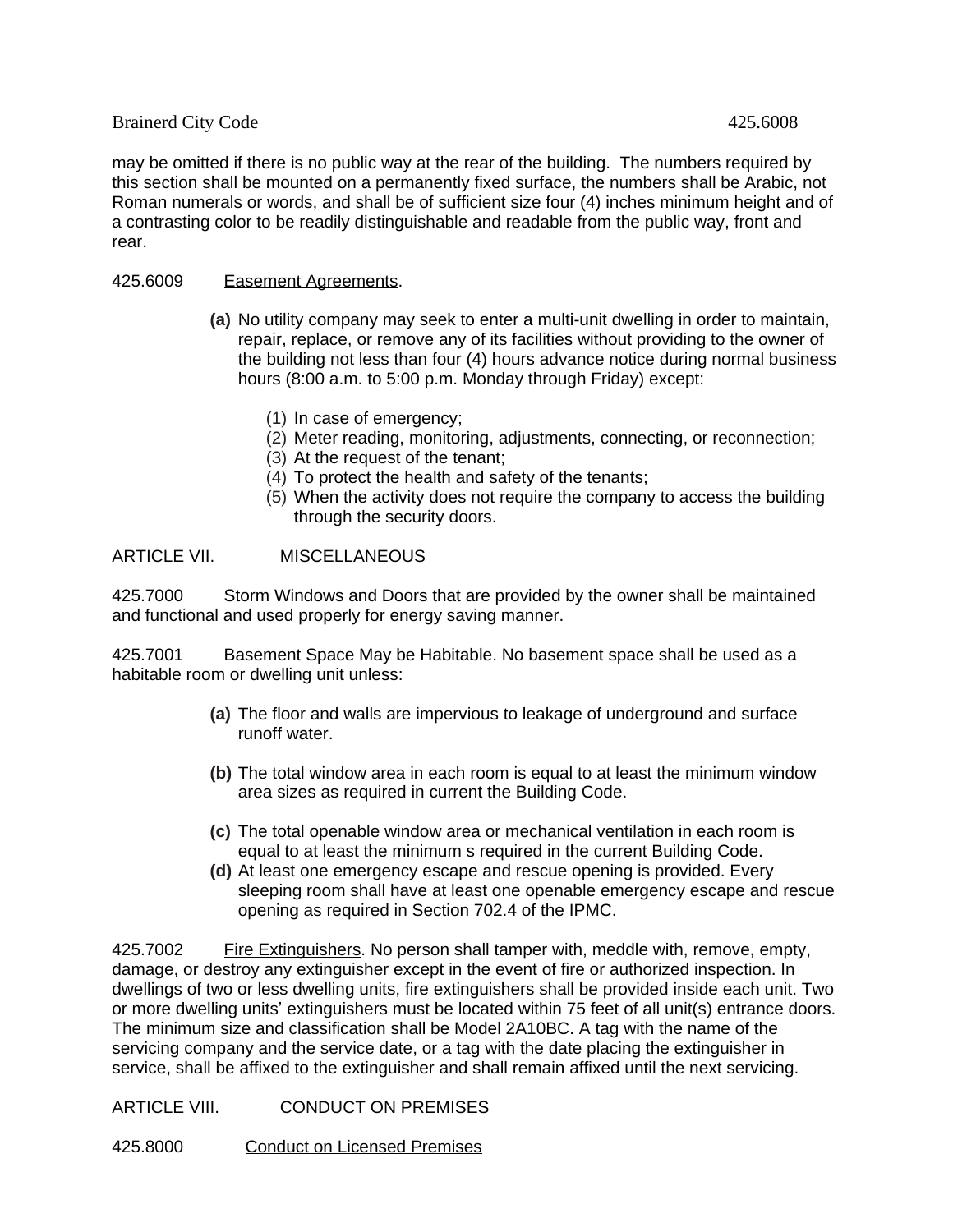- **(a)** The Brainerd Police Department shall be responsible for the enforcement and administration of this Section.
- **(b)** It shall be the responsibility of the licensee of a rental premises license to take appropriate action, with the assistance of the appropriate City of Brainerd Staff, following a pattern of disorderly conduct or use by tenants and/or their guests on a licensed dwelling unit(s) premises which is determined to be disorderly (in violation of any of the following statutes or ordinances) to prevent further violations.
	- (1) Minnesota Statutes, Section 609.75 through 609.76, which prohibits gambling;
	- (2) Minnesota Statutes, Section 609.321 through 609.324, 617.80, Subdivision 4 which prohibits prostitution, sex trafficking and acts related thereto;
	- (3) Minnesota Statutes, Section 152.01 through 152.025, and Section 152.027, Subdivisions 1 and 2, which prohibit the unlawful sale or possession of a controlled substances.
	- (4) Minnesota Statutes, Section 340A.401, which prohibits the unlawful sale of alcoholic beverages; and Section 2007.05(a)(1) of the Brainerd City Code which addresses Social Host violations involving underage drinking;
	- (5) Minnesota Statutes, Section 609.72, which addresses disorderly conduct. The City of Brainerd will count violation(s) of disorderly conduct against a licensed dwelling unit under Section 425.2020 of this ordinance when the violation disturbs the peace and quiet of the occupants of at least two (2) units on the licensed premises or other premises, other than the unit occupied by the person(s) committing the violation; or when at least (2) distinct violations, separated by no more than sixty (60) days, disturbing the peace and quiet of at least one (1) unit on the licensed premises or other premises, other than the unit occupied by the person(s) committing the violation, and the violations are reported by distinct and separate complaints;
	- (6) Minnesota Statutes, Section 97B.021, 97B.045, 609.66 through 609.67 and 624.712 through 624.716, and Section 520.01 of Brainerd City Code which prohibits unlawful use or possession of a firearm;
	- (7) Section 2014 of the Brainerd City Code, which address noise related issues;
	- (8) Minnesota Statute 504B.171, Eviction for Illegal Activities.
- **(c)** The Brainerd Police Department shall make the determination that a violation of disorderly conduct or use as described in Subsection (b) has occurred on the licensed premises based upon substantial evidence to support such a determination utilizing established procedures. It shall not be necessary that criminal charges be brought to support a determination of a violation of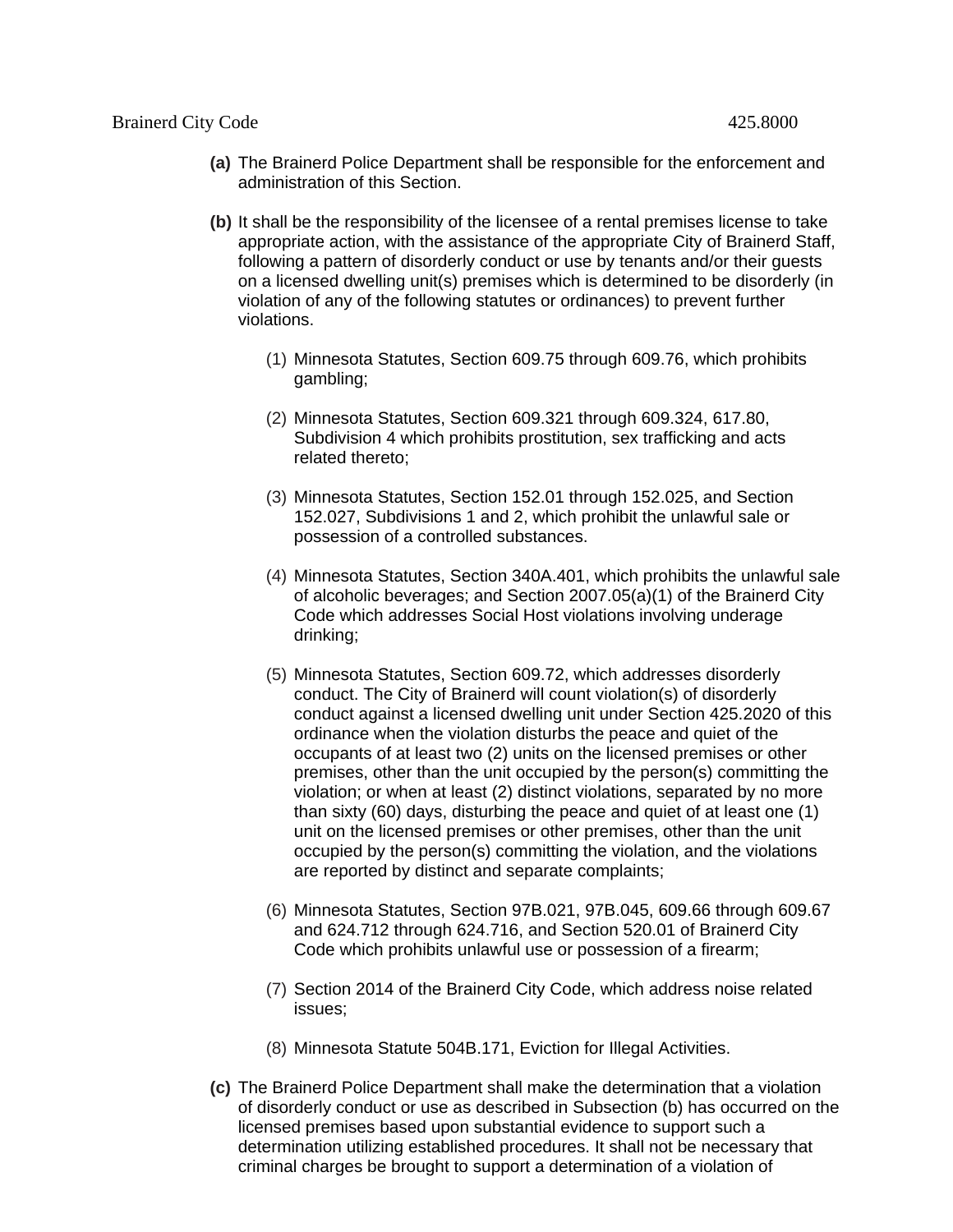- **(d)** disorderly conduct or use, nor shall the fact of dismissal or acquittal of such a criminal charge operate as a bar to adverse license action under this Section. The Brainerd Police Department shall notify the licensee and tenant by certified mail, and/or email of the violation and direct the licensee to take appropriate action with the assistance of the Brainerd Police Department to prevent further violations.
- **(e)** Management Plan Required: The Owner or Operator of a licensed dwelling unit(s) must submit a written management plan in a format prescribed by the Brainerd Police Department whenever any of the following occurs:
	- (1) A violation as described in Subsection (b) and as determined in Subsection (c) is deemed to be a threat to public safety; or
	- (2) A second violation of disorderly conduct or use by tenants and/or guests of a licensed dwelling unit on the premises occurs within twelve (12) months of a violation for which a notice in Subsection (c) was given; or
	- (3) For licensed multiple dwelling unit(s) on a premises, if more than four (4) violations as described in Subsection (b) occurs within twelve (12) months of a violation for which a notice in Subsection (c) was given.
	- (4) The licensee shall submit the written management plan to the Brainerd Police Department within ten (10) days of receipt of the violation(s) of disorderly conduct or use on the premises. The written management plan shall detail all actions taken by the licensee in response to all violation of disorderly conduct or use on the premises within the preceding twelve (12) months. The written management plan shall also detail all actions taken by the licensee to prevent further violation(s) of disorderly conduct or use on the premises. Failure to submit a written management plan may result in an action to deny or revoke the license of the subject dwelling unit(s). An escalated reoccurring fee will be assessed by the city fee schedule for failure to submit a written management plan.
- **(f)** Recurring violations on a premises operating under a management plan as described in Subsection (d) may result in the following actions taken:
	- (1) If a third violation of disorderly conduct or use by tenants and/or guests of a licensed dwelling unit on the premises occurs within twenty-four (24) months of the first of any two (2) previous violation of disorderly conduct or use for which notices were sent to the licensee pursuant to this section, the dwelling unit license for the premises may be denied or revoked. Action shall be initiated by the Brainerd Police Department in the manner described in Section 425.3012.
	- (2) For licensed multiple dwelling unit premises, if three (3) additional violations as described in Subsection (b) occur within twenty-four (24) months following a requirement to submit a management plan under Subsection (d)(3), the Housing Inspector shall require an immediate inspection of all licensed dwelling unit(s) of the premises and may impose a penalty of ten (10) points as described in Section 425.3006(e)